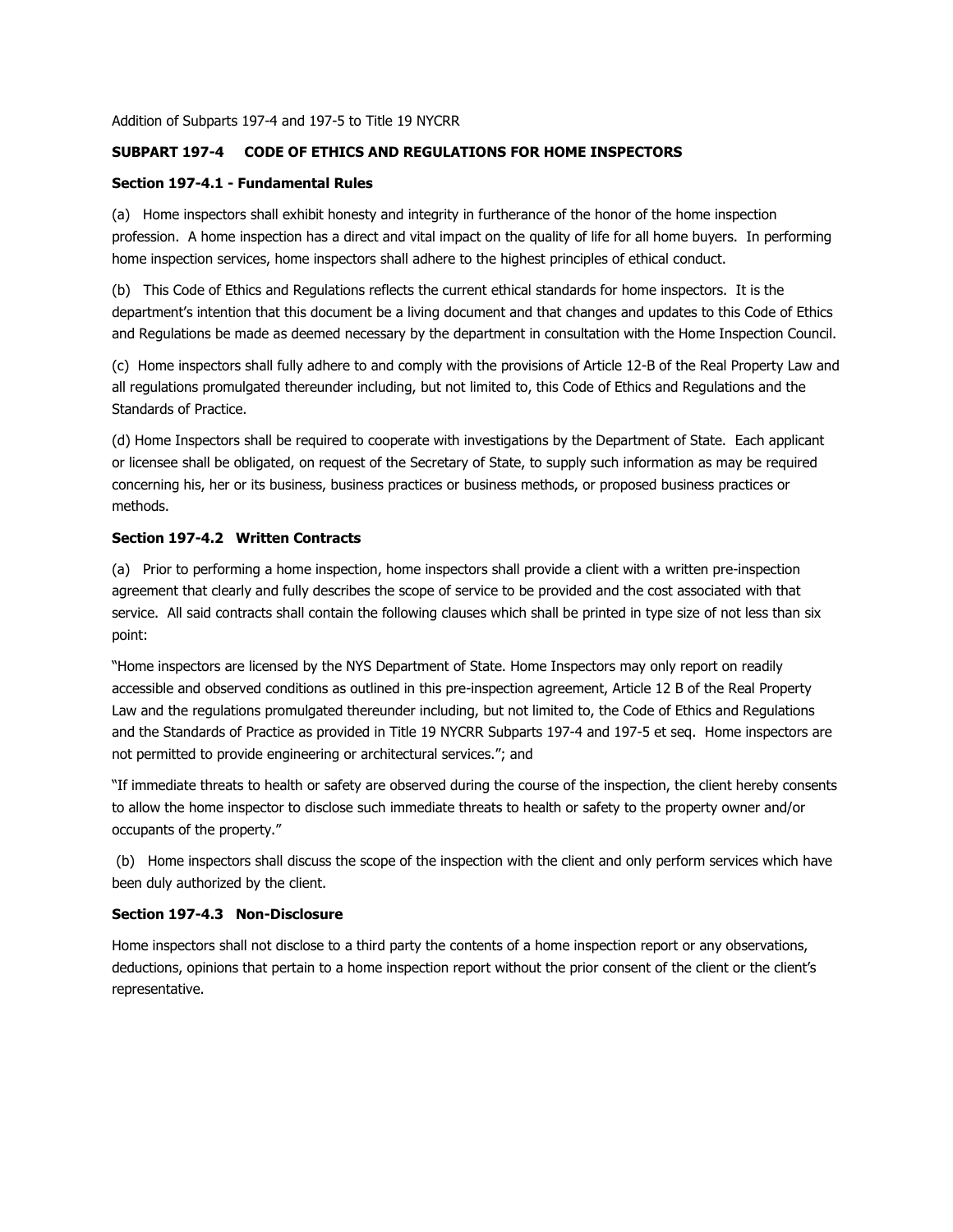## **Section 197-4.4 Unlicensed and Unlawful Activity**

(a) Home inspectors shall not engage in, knowingly permit or aid and abet, unlicensed or activity that is prohibited by Article 12-B of the Real Property Law or the regulations promulgated thereunder.

(b) In the event that a client insists upon a home inspector engaging in unlawful and/or unethical conduct, the home inspector shall, after notice to the client that such conduct is unlawful or unethical, be permitted to immediately withdraw from the assignment or contract.

(c) Home inspectors shall not determine property boundary lines or encroachments, easements or any limitations of use of the property.

(d) Home inspectors shall not determine compliance with regulations, codes, laws or ordinances.

(e) Home inspectors shall not determine the market value of the property or its marketability.

## **Section 197-4.5 Competence**

(a) Except as provided in section 197-4.6 and 197-5.2(c), home inspectors shall conduct home inspections in compliance with the Standards of Practice.

(b) Home inspectors shall not accept or perform services in which the home inspector knows or has reason to know that he or she is not competent to perform.

(c) Home inspectors shall not delegate responsibility to another when the home inspector delegating such responsibility knows or has reason to know that such person is not a duly licensed home inspector and/or qualified by training and experience to perform said task.

#### **Section 197-4.6 Written Reports**

(a) Home inspectors shall provide a written report containing the results of a home inspection.

(b) Home inspectors shall not willfully make a false report or false or misleading statements in the context of home inspection activities and/or a home inspection report.

(c) The home inspection report shall clearly identify the systems and components of the residential building that were observed. If a home inspector is providing a home inspection that does not meet the minimum requirements as set forth in the Standards of Practice, the home inspection report must describe the scope of work, the services provided, and the systems and components that were included in and excluded from the inspection.

## **Section 197-4.7 Conflicts of Interest**

(a) The duty of every home inspector shall be to the client. Home inspectors shall avoid conflicts of interest or activities that compromise their professional objectivity, or have the potential of creating an appearance that their professional objectivity has been compromised.

(b) Prior to accepting any home inspection assignment, home inspectors shall disclose to the potential client all known or potential conflicts of interest that could influence or appear to influence the home inspector's judgment or the quality of the home inspector's services.

(c) Home inspectors shall not solicit or accept compensation, financial or otherwise, from more than one interested party for a home inspection unless the circumstances are fully disclosed to the client and agreed upon by all interested parties.